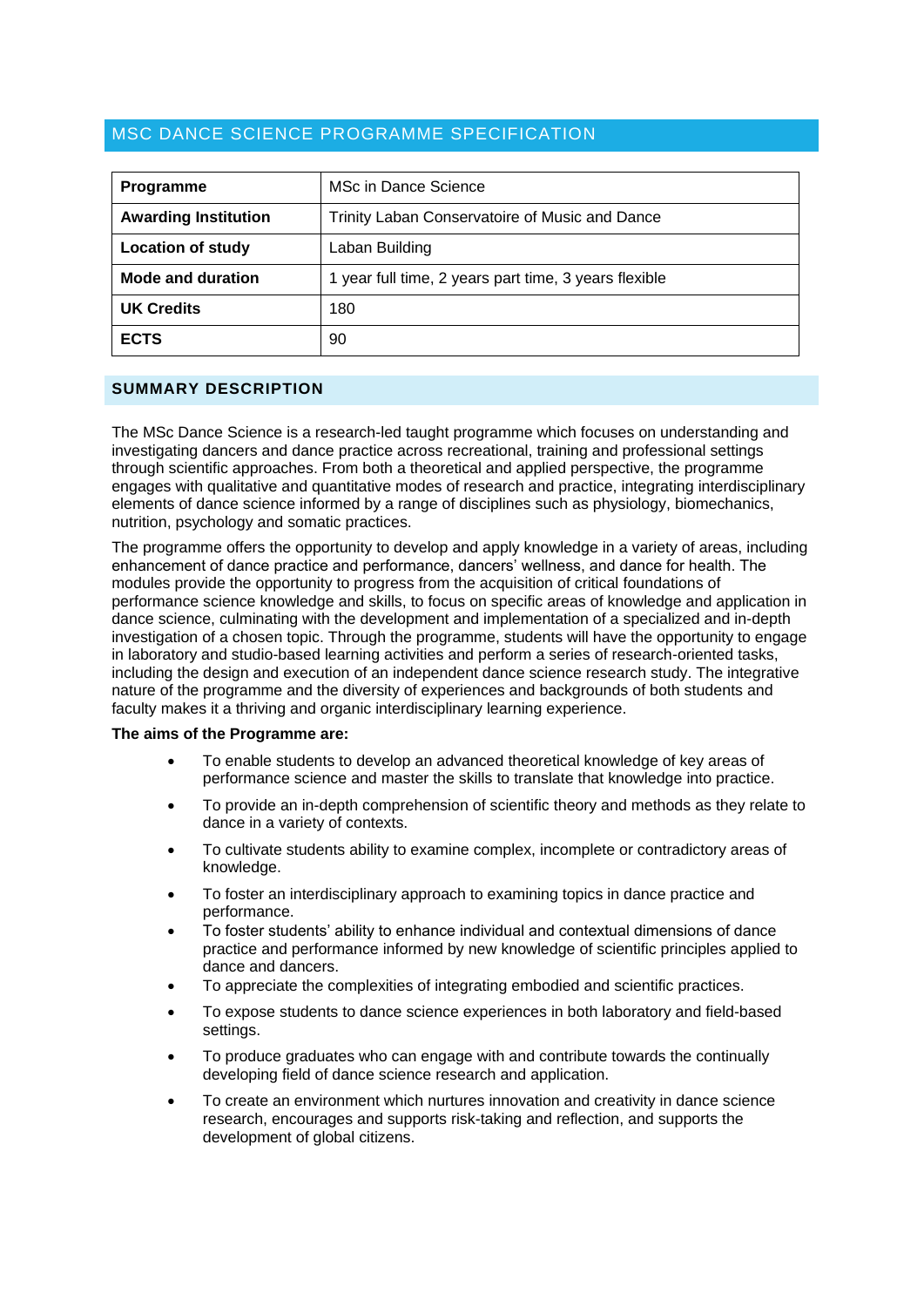# **LEARNING OUTCOMES**

On successful completion of this programme, a student will be expected to be able to:

#### **Knowledge and understanding**

- Demonstrate an advanced knowledge of current research and practice in dance science.
- Demonstrate awareness and advanced knowledge of a range of research paradigms, methodologies, methods and measurement techniques relevant to dance science research.
- Demonstrate knowledge and understanding of how to synthesise, interpret and interrogate complex ideas from a variety of perspectives.
- Recognise and appreciate the subjectivity and complexity surrounding embodied and experiential knowledge in dance and within dance science research.
- Reflect on ways to enhance individual and contextual dimensions of dance practice and performance underpinned by research-informed principles and procedures.
- Understand the dynamic and changing nature of careers in dance, including consideration of the challenges dancers and institutions face within a global environment.

### **Skills**

- Adopt and adapt interdisciplinary approaches to examining dance practice and performance in a variety of contexts and a range of populations.
- Be competent in the use of research methods, laboratory equipment, standardised measurement procedures, and advanced data analysis tools.
- Work independently as well as cooperatively with faculty, peers and others, both in digital and in person contexts.
- Deal with complex scenarios both systematically and creatively, providing informed arguments and sound judgements in the absence of complete data, and act autonomously in planning and implementing solutions at a professional or equivalent level.
- Propose, design and implement a well justified piece of research with clear consideration of appropriate implementation and dissemination on dance settings.
- Present and disseminate knowledge and research in a public domain following scholarly standards and within a format suitable to specialist and general audiences.

### **Values and attitudes**

- Exercise flexibility, initiative, and personal responsibility.
- Develop as a resourceful, self-determined, reflective, and independent learner and researcher.
- Display integrity in upholding ethical considerations as applied to dance science research and practice, including respect for codes of conduct and practice, standards, rules and responsibilities.
- Recognise and appreciate contextual and individual factors in professional contexts, in particular those related to equality, diversity and sustainability.
- Develop an appreciation of the process of research and development arising from independent inquiry.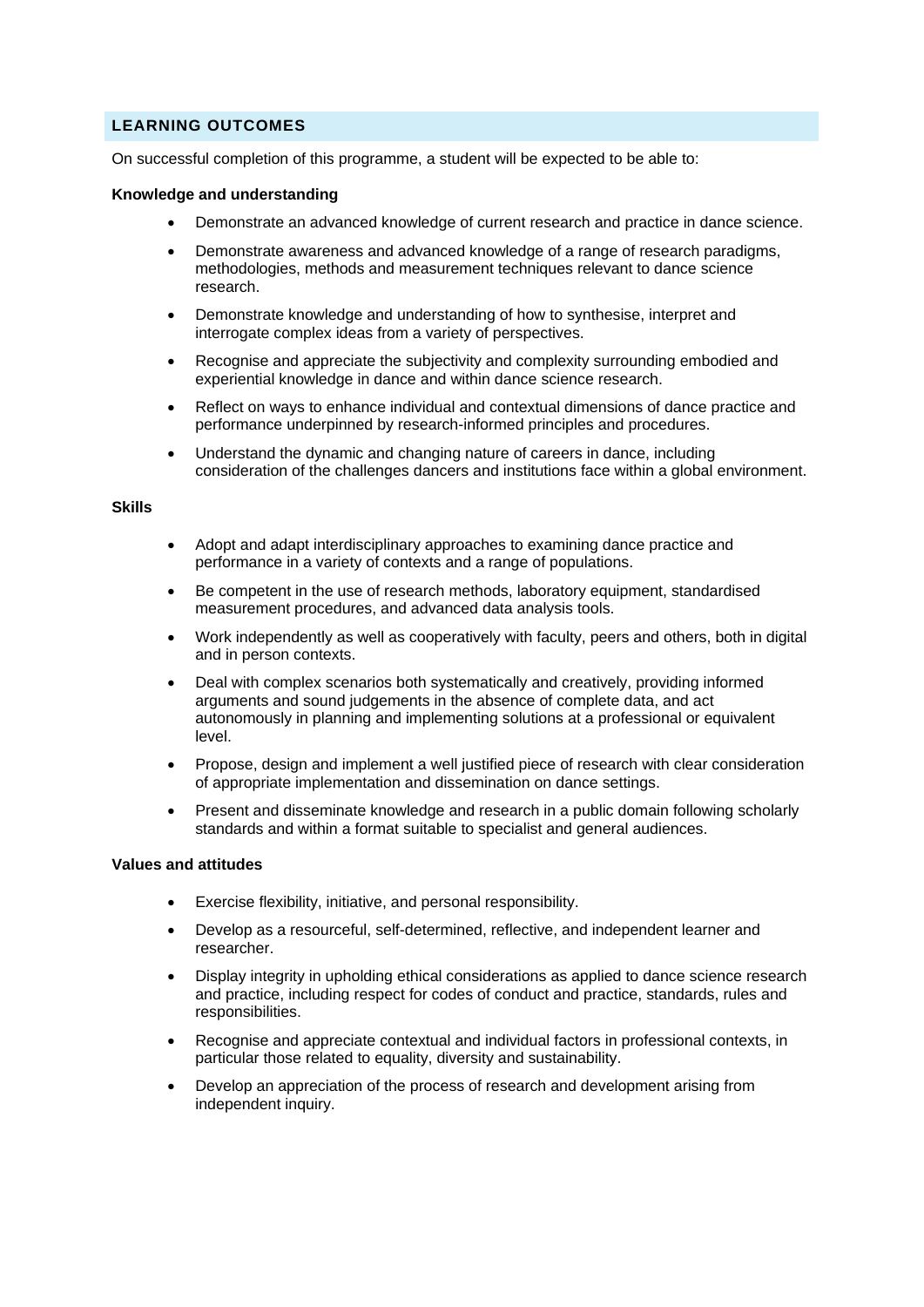### **GRADUATE ATTRIBUTES**

Trinity Laban programmes prepare artists and practitioners to contribute to the leadership and future development of the global creative ecology in a sustainable and responsible way. Those who have participated in the MSc Dance Science programme should be able to:

- 1. Investigate, interrogate, and situate their practices in relation to existing and new areas of knowledge across disciplines, and associated theoretical, critical, and creative contexts.
- 2. Think critically and synthetise new and existing knowledge to inform decision making in complex scenarios and propose creative and efficient solutions.
- 3. Recognise the complexity of careers in dance, embrace challenges and take opportunities for development and change.
- 4. Show flexibility, openness and curiosity in a range of contexts, identifying and responding proactively to challenges in a considerate, pragmatic, and efficient way.
- 5. Design relevant, appropriate and systematic research processes and practices, considering its implementation and impact on a variety of practical and performance contexts.
- 6. Work efficiently within a team, contributing actively and critically to support the success of individual and team developments.
- 7. Communicate clearly, effectively, and in a scholarly way in a range of forms and adjusted to different audiences.
- 8. Develop as informed and responsible global citizens, showing integrity and a commitment to ethical practice and social issues such as equality, diversity, and sustainability.

### **CURRICULUM**

### **Structure**

| <b>Module Title</b>   | <b>Module</b><br>Code | <b>Module</b><br><b>Credits</b> | Core/<br><b>Elective</b> | Compensation<br>Yes/No | Level |
|-----------------------|-----------------------|---------------------------------|--------------------------|------------------------|-------|
| Approaches to         | D70032                | 30                              | Core                     | <b>No</b>              | 7     |
| Performance Research  |                       |                                 |                          |                        |       |
| Foundations in        | D70033                | 30                              | Core                     | <b>No</b>              |       |
| Performance Science   |                       |                                 |                          |                        |       |
| Performing Research 1 | D70034                | 15                              | Core                     | Yes                    | 7     |
| Performing Research 2 | D70035                | 15                              | Core                     | Yes                    | 7     |
| Applications in Dance | D70036                | 30                              | Core                     | Yes                    | 7     |
| Science               |                       |                                 |                          |                        |       |
| Project               | D70005                | 60                              | Core                     | <b>No</b>              | 7     |

The programme is comprised of a taught element of five modules plus an independent research project of 60 credits on a topic of choice. The taught modules vary in their contact hours relative to the module aims and awarding credits (for an outline of contact hours per module, refer to the individual module specifications). For guidance, we usually expect students to undertake 10 hours of learning activity towards each unit of credit. Learning takes place through a blend of digital and face to face learning activities including seminars/webinars, practical classes and other and experiential learning tasks, as well as independent practice and reflection, work towards assignments, tutorials and selfdirected study. Digital platforms will play a significant role in supporting learning and communication in a blended learning approach.

The programme is a one-year full time or two-year part-time programme, delivered in a flexible way, including weekly contact hours on specified days either online or in person, intensive seminars as relevant and self-directed study. Where there is no scheduled delivery there is associated selfdirected study and independent work. The delivery follows the academic calendar; tutorial support is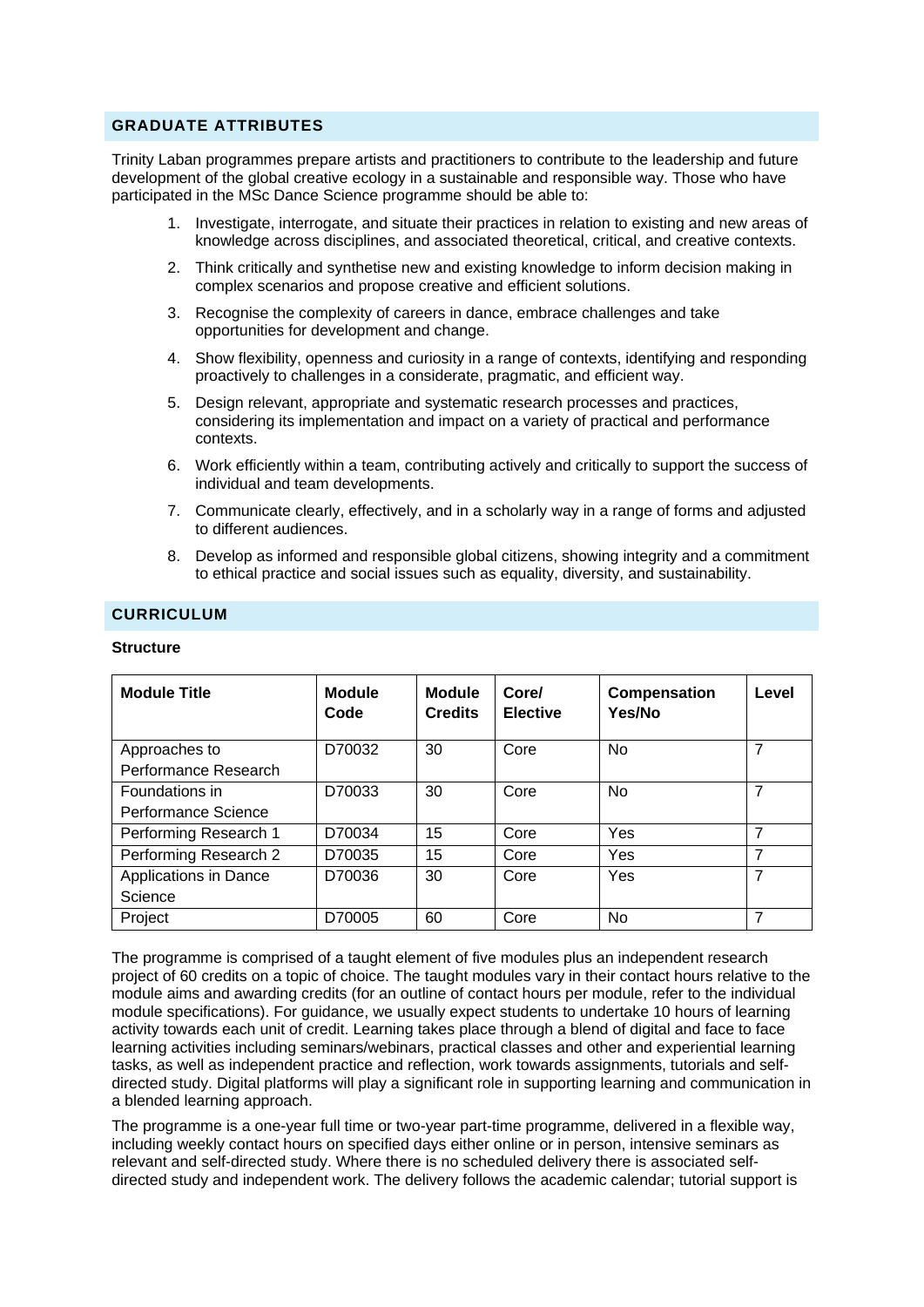not available during holiday and staff annual leave periods.

**Full-time** - students take all modules, across all Terms from September to September.

**Part time/Flexible route -** students can complete the programme over a period of two years or three years at their own pace by completing a set number of credits in each year. MSc students can choose to complete the programme in two years or three years as long as the modules are taken in the following order:

- Approaches in Performance Research can only be taken after or along with Foundations in Performance Science
- Performing Research 1 and 2 can only be taken after Approaches in Performance Research
- Applications in Dance Science and Project can only be taken after all the previous modules were taken.

| <b>Mode</b>                                                               | Year 1                                   | Year 2                                   | Year 3                                      |
|---------------------------------------------------------------------------|------------------------------------------|------------------------------------------|---------------------------------------------|
| MSc part time (2)<br>years)                                               | Foundations in<br>Performance Science    | Performing Research<br>1 & 2             | N/A                                         |
|                                                                           | Approaches to<br>Performance<br>Research | Applications in Dance<br>Science         |                                             |
|                                                                           |                                          | Project                                  |                                             |
| Foundations in<br>MSc flexible route (3)<br>Performance Science<br>years) |                                          | Approaches to<br>Performance<br>Research | Applications in Dance<br>Science<br>Project |
|                                                                           |                                          | Performing Research<br>1 & 2             |                                             |

Students in the part time and flexible routes will normally be required to complete all taught modules before embarking on Project.

Students who have registered on the MSc Dance Science will have the opportunity to apply to transfer to the MFA Dance Science. Transfer is subject to application and approval by the Programme Leader (guidelines and timescales will be published on the relevant programme page on Moodle).

### **Key Progression Points (if applicable)**

Students are normally required to pass all taught modules in the taught programme in order to progress to Project. An assessment board will meet at the end of the taught programme (summer term) and is responsible for making progress decisions. Students who have yet to complete the taught modules due to failure or deferral may be required to complete any outstanding assessments before embarking on Project.

Where an assessment component is failed, one resit may be permitted at the discretion of the Assessment Board (or the Interim Assessment Panel, subject to confirmation by the Assessment Board). The mark will be capped at the minimum pass mark of 50%. The date and mode of reassessment will be set by the Interim Assessment Panel or by the Assessment Board (depending on the timing of the assessment).

#### **Applications in Dance Science module - Options/Electives**

The *Applications in Dance Science* module offers students the opportunity to tailor their learning to specialist areas of study by choosing from a selection of optional components. Students will be able to select from a range of areas of specialist knowledge to support and tailor their learning as appropriate to their career interests and prospects. Students are required to select two (2) components from the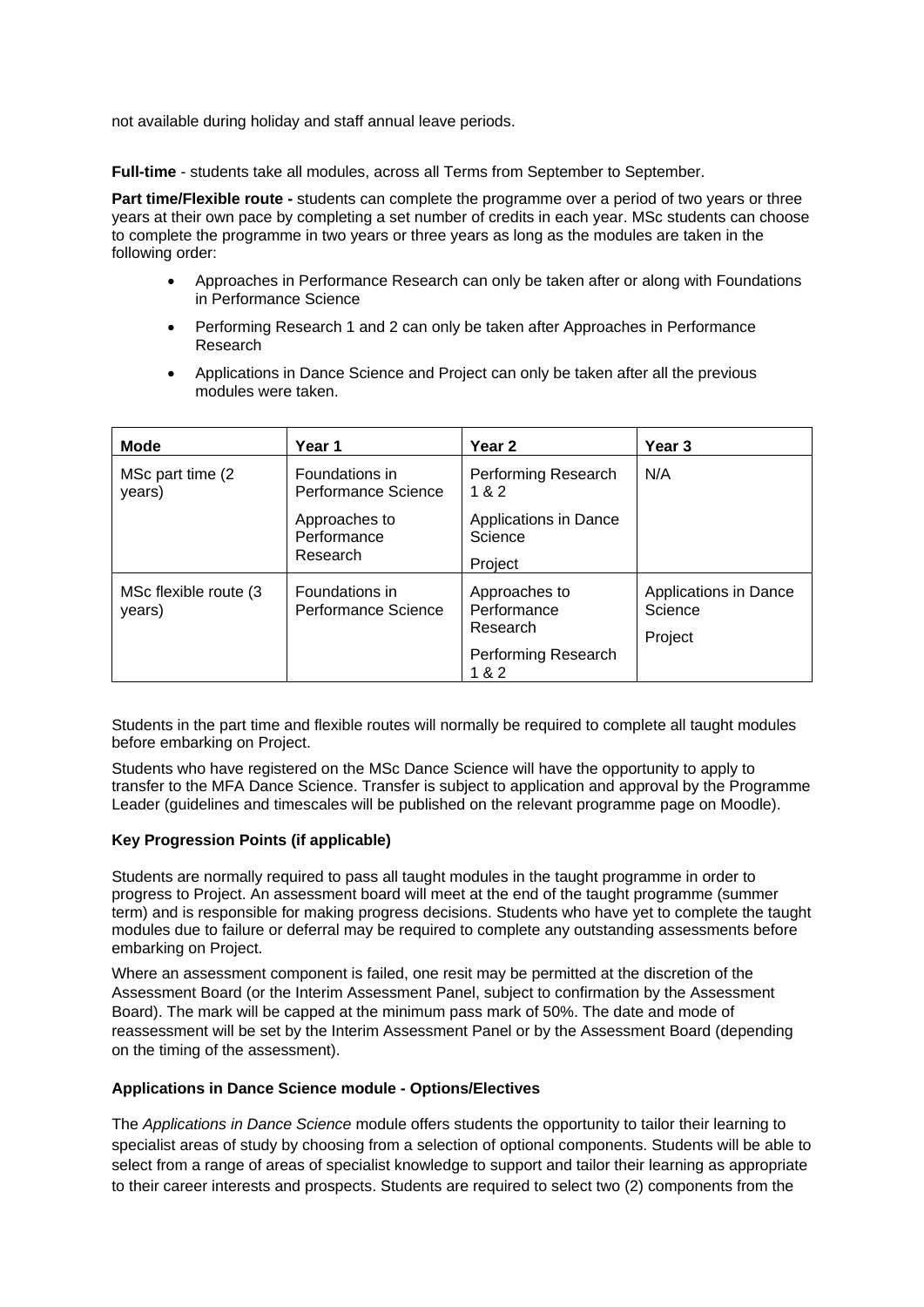list below. Students will be offered the opportunity to audit additional components as part of the plan of enhanced extra-curricular activities, as relevant to their interests.

Please refer to individual component outlines for details of content.

### **Components**

| <b>Component Title</b>                         | <b>Component Code</b> |  |
|------------------------------------------------|-----------------------|--|
| Strength & Conditioning in Dance               | D70036a               |  |
| Movement & Technique Analysis                  | D70036b               |  |
| Psychology for Performance, Health & Wellbeing | D70036c               |  |
| Dance Training & Education                     | D70036d               |  |
| Arts in Health & Wellbeing                     | D70036e               |  |

#### **Pre and Co-requisites**

MSc students can choose the part time or flexible route and complete the programme in two years or three years as long as the modules are taken in the following order:

- Approaches in Performance Research can only be taken after or along with Foundations in Performance Science
- Performing Research 1 and 2 can only be taken after Approaches in Performance Research
- Applications in Dance Science and Project can only be taken after all the previous modules were taken.

### **LEARNING AND TEACHING**

#### **Total contact hours [**192 hours**]**

The total of contact hours is indicative in a blended learning approach. Contact hours include synchronous, asynchronous and in-person learning activities directed by a tutor, as well as individua and group tutorials.

### **Total self-directed study hours [**1608 hours**]**

A blended learning approach encourages students to become autonomous, independent learners, and therefore, it includes a significant number of self-directed hours dedicated to extended reading and research, preparation of learning and assessment tasks as well as engaging in individual and group project-based work.

#### **Total learning and teaching hours [1800 hours]**

#### **Learning and teaching methods**

Following a blended learning approach, students will learn through a wide variety of flexible learning and teaching methods both in digital and in person learning environments, underpinned by a significant amount of self-directed learning. The learning and teaching strategies include webinars and seminars, digital and practical workshops, group and individual tutorials, peer and tutor led discussions, mini-conference days, studio-and lab-based application, as well as independent and selfdirected work. Students will be encouraged to work collaboratively with peers within and external to their programme as part of their learning experience.

To assist learning, students will have access to a range of additional support provided by the dance science laboratory team, student support, audio-visual and digital enhanced learning teams, as well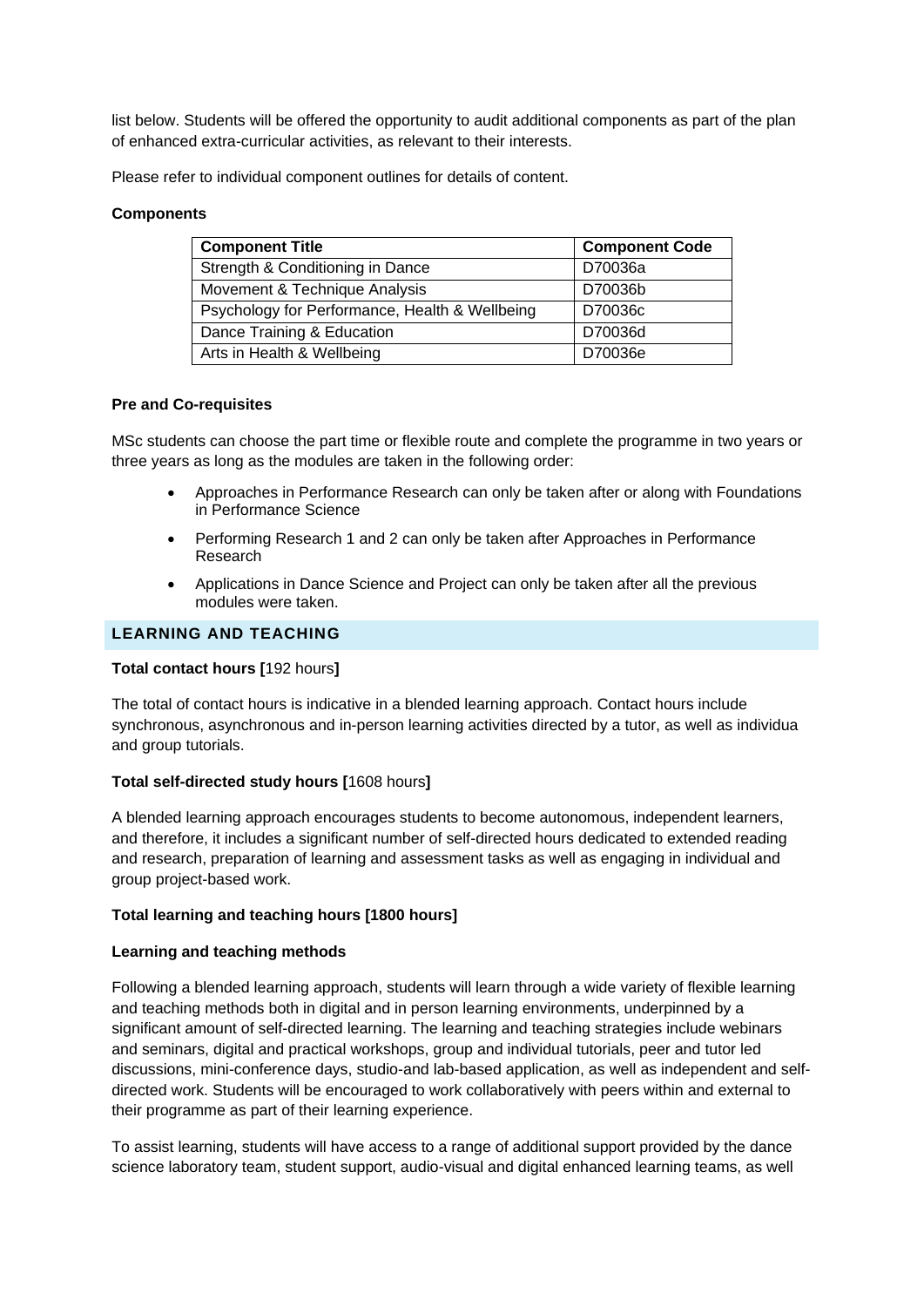as library support. Individual and/or group tutorial support is offered to students in preparation for assessments. Academic tutor office hours are also available to students.

The MSc Dance Science consists of approximately 1800 notional learning hours. The programme is structured to support progressive development in learning and to increasingly encourage the application of theory to practice, leading to increased autonomy in learning and engagement. For an outline of contact hours per module, refer to the individual module specifications.

Project comprises 5 hours tutorial support, 1h introduction session and the remainder of the module is self-directed research and study.

MSc students are encouraged to engage actively in dance science related activities to enhance their portfolio of specific and transversal career skills, including: attend and observe a range of performative and creative activities; attend both internal and external postgraduate sharings (e.g. MFA sharing events); participate actively in conferences and other relevant events (e.g. One Dance UK/IADMS conferences), meetings (e.g. Programme seminars) and seminars (e.g. Research Seminars at Trinity Laban); collaborate in Trinity Laban knowledge exchange and research activities (e.g., CoLab, Screening, Staff research projects, etc.).

#### **Placements and Exchanges**

Exchanges and/or study abroad opportunities may be available subject to individual application and eligibility requirements.

### **ASSESSMENT**

#### **Overview**

The range assessments offered in the MSc programme encourage critical thinking, analysis and synthesis of knowledge, and evidence of academic as well as applied skills. These assessments aim to capture the diversity of learning objectives across the programme but also to prepare the students for potential tasks they will encounter in their future careers.

The range of summative and formative assessments are designed to reflect the knowledge and skills required of graduates entering the dance science sector and centre on a critical examination of dance science theory and research as applied to dance practice. Students will be assessed according to their ability to meet the learning outcomes for the module, and against any specific assessment criteria provided. Assessment tasks include developing a project proposal, provide a learning portfolio that includes a range of learning tasks (e.g., reports, critical reviews), group project lab reports and poster presentations, a case study, and culminates with a written journal article. Assessment modes include individual and group assessments in written, oral and practice-based presentations, in digital and/or in person contexts.

#### **What do I have to do to pass?**

In order to pass the programme students must achieve the credit for each module. Students must pass each module with an overall mark of 50% (except where compensation applies). The mark awarded will reflect the extent to which you have met the descriptors set out in the level 7 marking criteria. There may also be a requirement for students to achieve a minimum mark in each assessment. Where this is the case it will be stated in the module specification.

Compensation (the award of credit for a failed module) may be awarded for no more than one module (up to 30 credits), provided that a mark of no less than 45% has been achieved in the module to be compensated. Compensation is agreed at point of award. Compensation is not permitted for Approaches in Performance Research, Foundations in Performance Science and the Project.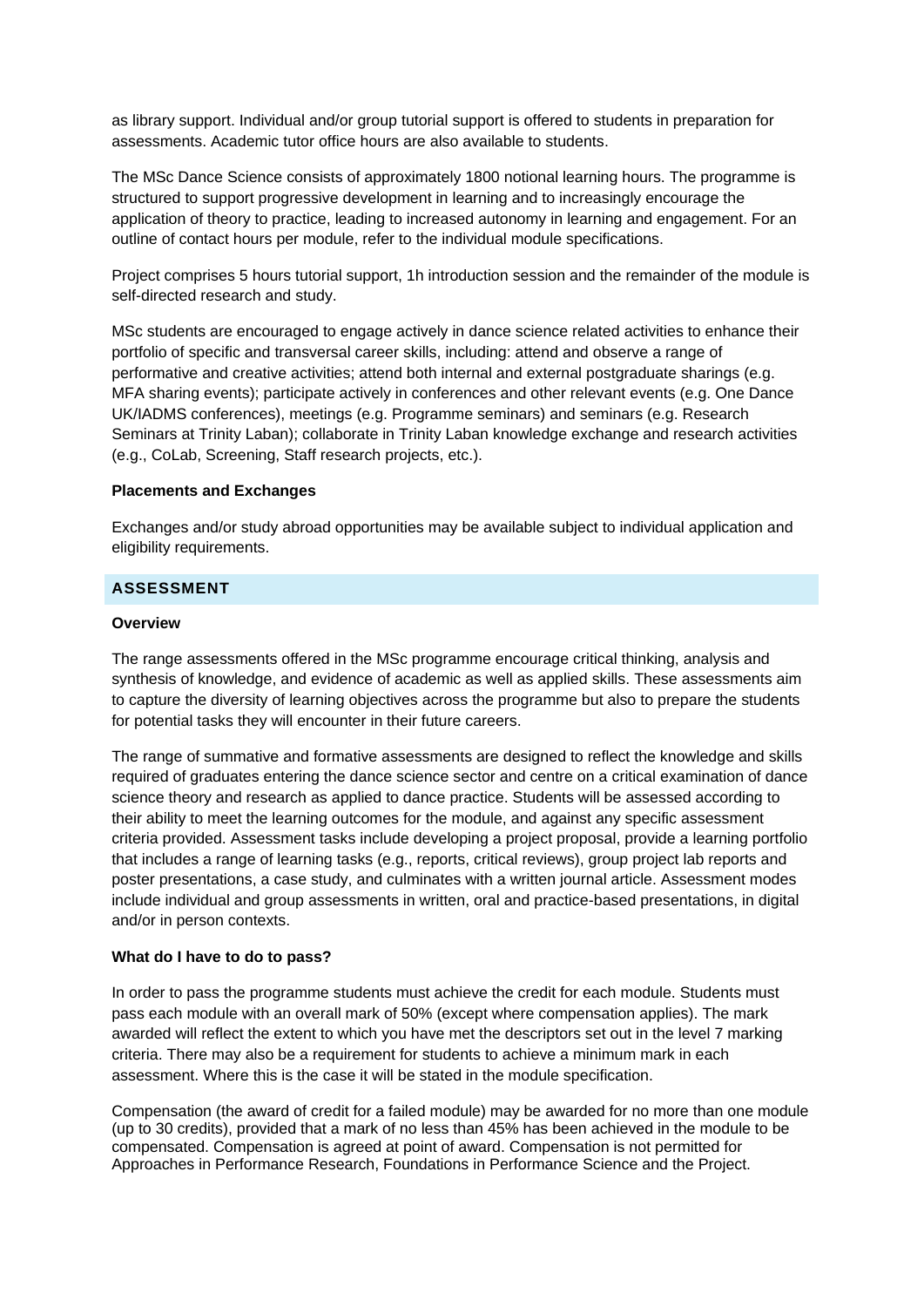Rules applying to compensation can be found in the Assessment Regulations for Taught Programmes.

## **AWARDS**

| Award                    | <b>HE Level</b> | <b>Credits</b> | <b>Classification</b>   | % reauired |
|--------------------------|-----------------|----------------|-------------------------|------------|
| Master of Science        |                 | 180            | <b>With Distinction</b> | 70         |
| Postgraduate Diploma     |                 | 120            | <b>With Merit</b>       | 60         |
| Postgraduate Certificate |                 | 60             | Pass                    | 50         |

All modules contribute to the overall aggregate mark and are weighted according to credit.

Students who successfully complete the taught programme but not the Extended Project will be awarded the Postgraduate diploma in Dance Science.

The Postgraduate Certificate will be awarded to students who have gained at least 60 credits but fewer than 120 credits from the completion of taught modules.

### **ADMISSIONS CRITERIA**

#### **Entry Requirements**

Applicants will normally have successfully completed a UK undergraduate degree in an appropriate or related subject; or hold an overseas award of equivalent standard (e.g., USA degree - GPA 3.00 or above). Exceptionally, applicants who do not hold an undergraduate degree but have more than 5 years' professional experience in a relevant discipline (e.g., dance teaching, choreography) and relevant qualifications (e.g., Yoga/Pilates, Personal Training qualifications) may be considered for entry. Applicants who do not meet the standard entry requirements are invited to complete a recognition of prior learning (RPL) process to establish their suitability for level 7 study.

Applicants for whom English is not their first language should demonstrate proficiency in English equivalent to IELTS 6.5 overall with a minimum of 5.5 in all areas. Trinity Laban website provides guidance on the standard expected by reference to acceptable English Language qualifications. In addition, meeting external requirements of UK Visas and Immigration is essential.

Applications for the programme are made online through UCAS Conservatoires. Applications include two references (one practical and one academic), a copy of the applicant's undergraduate transcript, evidence of English Language proficiency (where applicable). In addition, applicants are asked to submit a Comprehensive Personal Statement which consists of two parts:

Part One includes a brief commentary (which can be based on our UCAS Conservatoires application statement) on:

- o *the reasons to study Dance Science and its value for the dance artist and dance practice,*
- o *previous experience on research or other activities relevant to dance science,*
- o *the particular areas of Dance Science in which you are currently interested, i.e., what you are interested in exploring more while on the Programme and why.*

Part Two consists of a writing sample where applicants are asked to choose and answer to three questions of a list of Dance Science related topics. The word count for this part is circa 900 words (approximately 300 words per question, not inclusive of the reference list). Detailed guidance for this task is sent to the applicant upon setting up an account on Embark.